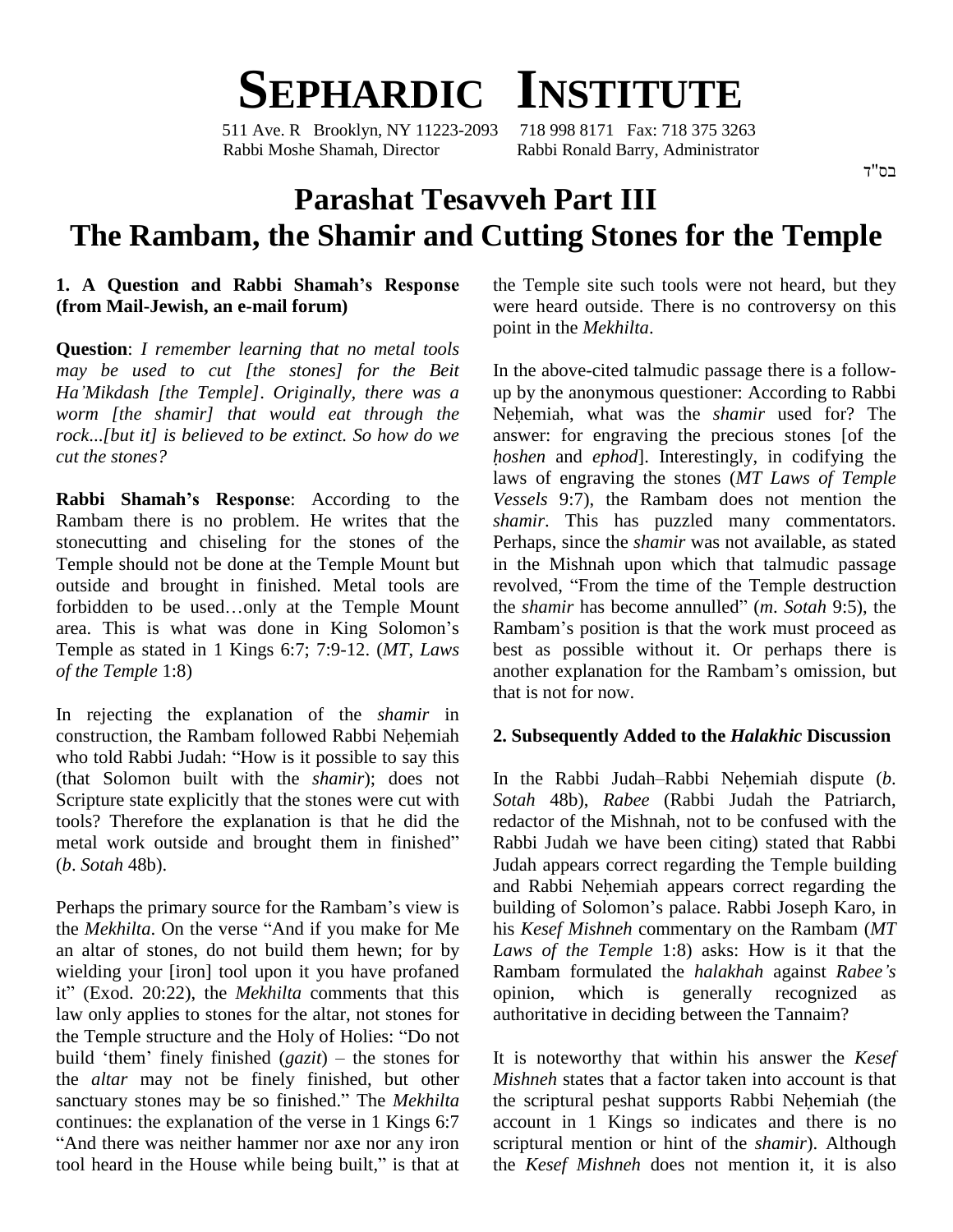noteworthy that *Rabee* does not cite any tradition regarding use of the *shamir*. Apparently, he was only noteworthy that *Rabee* does not cite any tradition be L<br>regarding use of the *shamir*. Apparently, he was only build<br>*inclined* toward Rabbi Judah's view without having any solid proof. In such cases, perhaps the standard rules of deciding *halakhah* do not apply. For that [to matter, Rabbi Judah himself does not explicitly the mention the *shamir* – it is only the anonymous matter, Rabbi Judah himself does not explicitly talmudic passage that indirectly imputes the opinion regarding use of it to him. (The relationship between an anonymous talmudic follow-up comment or discussion and the authority being explicated is not generally explained in the Talmud and neither is it a 2:20), which means "*next to* [Ephraim] is the tribe matter of consensus.)

Given that the Torah's prohibition of using iron tools was explicitly stated only regarding the altar, what is the scriptural source for the view that use of iron tools for cutting and finishing non-altar Temple stones is only permitted away from the Temple site? The verses in 1 Kings 6:7 and 7:9-12 only indicate that it was done that way, but was that mandatory from Torah law? Was it part of the oral tradition independent of a verse or was there a derivation from the Torah? The above-cited *Mekhilta* passage, subsequent to expounding the *halakhah* for differentiating between altar stones and other Temple stones, stated that when metal tools may be used, the work must necessarily be done away from the Temple site, but it did not provide a source.

It is hardly likely that the source is a derivative from the prohibition of using hewn stones for the altar, for that law is formulated as an unconditional absolute, that is, stones upon which an iron tool has been lifted are profaned and disqualified for the altar regardless of where the procedure was done (Exod. 20:22; Deut.  $27:5$ ). In his formulation of the law banning the use of iron tools at the Temple site, the Rambam merely cited the 1 Kings verses. Although he did not count it as a separate law it surely does not appear to be of rabbinic origin, but rather subsumed under another category, apparently as an extension of the altar prohibition, as indicated in the *Mekhilta*. As a last resort we would say it is based on an oral tradition from the lawgiving to Moses at Sinai (*halakhah lemoshe misinai*), and that the opposing view does not agree there is such a tradition, an approach the Rambam generally does not favor.

Rabbi S. D. Sassoon addressed this question in an unpublished manuscript. He considered the source to

be Deuteronomy 27:5, a verse prescribing a future be Deuteronomy 27:5, a verse prescribing a future<br>building of an altar to G-d: וּבְנִימָ שָׁם מִזְבַּחָּ..מִזְבַּח אֲבָנִים be I euteronomy 27:5, a verse prescribing a future<br>|ing of an altar to G-d: אֲבָנִים אֲבָנִים<br>|יֹא תְנִיף עֲלֵיהֶם (You shall build there an altar….an altar of stones; do not wield upon them [an] iron תְּנִיּף עֲלֵיהֶם בַּרְזֶל). Following is his explanation (translated from [tool]"). Following is his explanation (translated from the Hebrew):

The expression עֲלִיהֶם (generally translated "upon עֲלֵיהֶם (generally translated "upon<br>them") in the phrase לֹא תָנִיף עֲלֵיהֶם בַּרְזֶל The expression עֲלֵיהֶם (generally translated "upon<br>them") in the phrase לָא תְנִיף עֲלֵיהֶם בַּרְזָל<br>27:5) may be understood as "next to them" or hem") in the phrase לֹא תָּנִיף עֲלֵיהֶם בַּרְזֶל (Deut.<br>7:5) may be understood as "next to them" or close by" as in the phrase וֹעֲלָיו מֵשֶׁה מְנַשֶּׁה ה 27:5) may be understood as "next to them" or<br>"close by" as in the phrase יְנֵשֶּׁה מְנֵשָּׁה מְיָנֵאׁי (Num.<br>2:20), which means "*next to* [Ephraim] is the tribe "close by" as in the phrase וְעָלָיו מַמֵּה מְנַשֶּׁה (Num.<br>2:20), which means "*next to* [Ephraim] is the tribe of Manasseh" as translated by Onqelos and Rashi. We may assume that in the days of Solomon they took this possible interpretation into account and were careful not to use iron tools near the altar. We should bear in mind that at the time of the building of the Temple the altar was already standing in its place, for David had built it at what had been the threshing floor of Araunah the Jebusite and made an explicit declarative statement (1 Chr. 22:1) that it should be the altar for the offerings of Israel.

Thus, Rabbi Sassoon was of the opinion that although the source of the prohibition may have somehow been overlooked or forgotten, it may have always been the law that iron tools were banned in the vicinity of the altar and was faithfully so explained<br>by the sages. Even had it been viewed when building<br>the Temple that translating עֲלֵיהֶם as "close by" was by the sages. Even had it been viewed when building only a possible explanation, it might have been treated as a case of having a doubt if there is a<br>have been to be stringent (קְפֵק דְאוֹרֵייתָא לְחוּמְרָא). biblical prohibition in a matter and the practice would

#### **3. The Shamir and the Rambam**

Clearly, the Rambam did not accept the existence of *shedim* (demons) in their literal sense, as described in the Talmud.\* The Talmud associates access to the *shamir* with the world of demons, albeit a class of generally benevolent demons who interact with humans, do favors for them, laugh at their foibles and have knowledge of Torah (*b*.*Git.* 68a-b). The relevant story is an absolutely fantastic and bizarre one of the genre that the Rambam and many leading rabbis through the centuries did not consider to be literal.

In commenting on the final words of the verse in Ooheleth 2:8, that "I amassed...the luxuries of human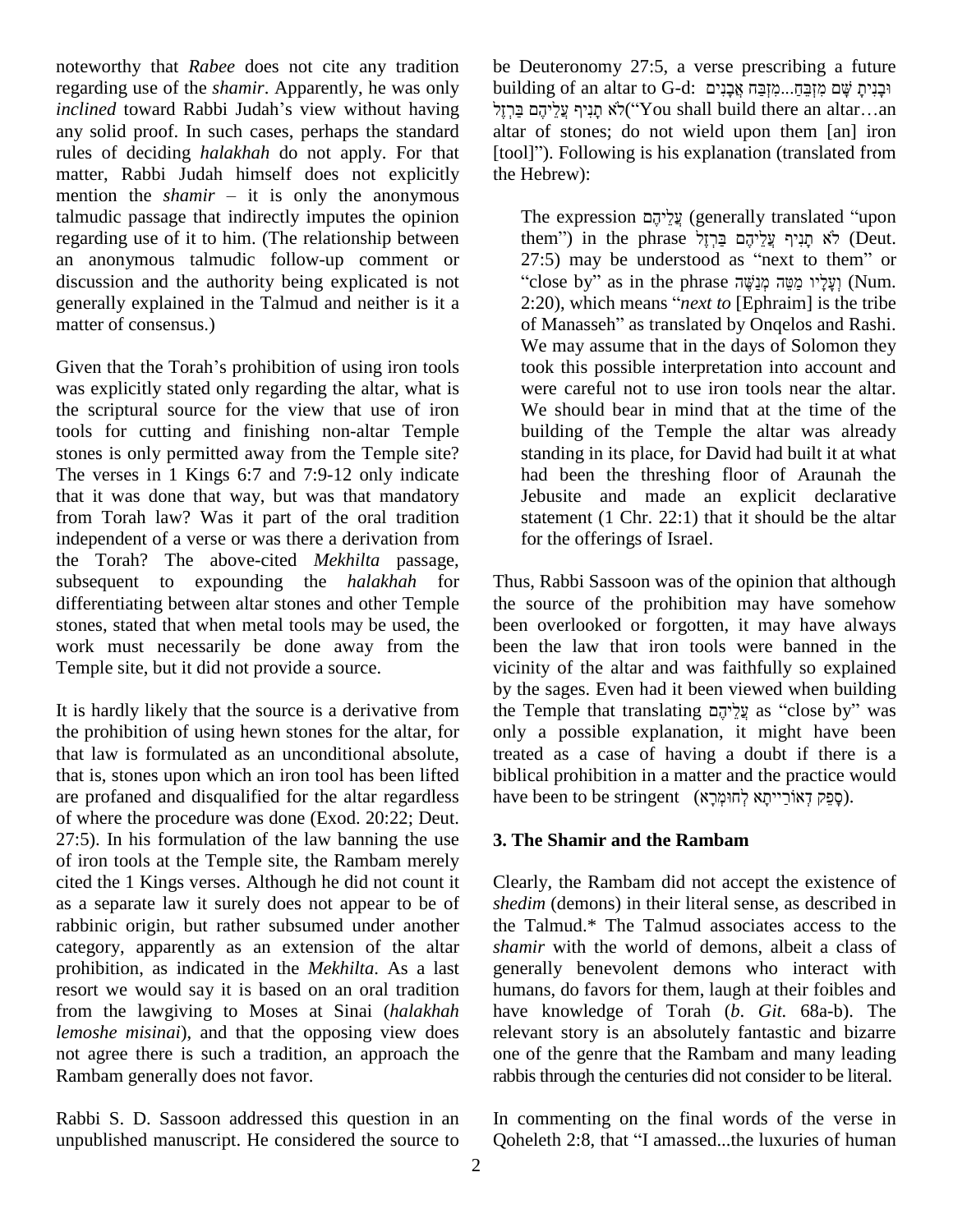beings, *shidah* and *shidot*," an opinion in the Talmud In hi (*b*. *Git.* 68a) states that in Babylonia they translate beings, *shidah* and *shidot*," an opinion in the Talmud In *l* (*b. Git.* 68a) states that in Babylonia they translate whe *shidah* and *shidot* as "male and female demons." where (The root of *shidah* and *shidot* is not otherwise attested in Scripture.) The talmudic account continues: What did King Solomon need them for? When he was ready to build the Temple he asked the sages how to proceed with the stonecutting. They advised him to use the *shamir* (a worm or material that cuts stone), as Moses [supposedly] did for engraving the stones of the *ephod*. He asked concerning where it may be found. They replied that he should get a male and female demon, tie them together, and they may reveal the information to him.

He did so and was told that Ashmodai, king of the *shedim*, may know how to get the *shamir*. The king sent Benaiah, who, through a ploy, managed to get containing Hashemí<sup>s</sup> name around him. Ashmodai Ashmodai drunk and captured him, placing a chain informed the king that the Prince of the Sea is in the is charge of the *shamir* and he, in turn, entrusted it on subset of the field rooster (or "woodpecker"). Through he charge of the *shamir* and he, in turn, entrusted it on another ploy the field rooster was prompted to bring Apparently, from the *shamir's* total absence in his the *shamir*, at which time Benaiah captured it. (The field rooster then committed suicide, thinking it violated its oath.) The king used the *shamir* for the Temple building.

Subsequently, when the king desired some information from Ashmodai, the latter refused until the king removed the chain from off of him and gave him his ring. At that point the demon played a trick on the king. He ousted him from the kingship and personally replaced him, impersonating him. The king was forced to go around begging, claiming he was king of Israel, while people thought he was a madman. Eventually, the sages realized what had happened and advised him how to regain his position.

In any event, as access to the *shamir* was through *shedim*, and as the Rambam does not consider *aggadot* such as this to be literal, nor does he accept the existence of *shedim* as literal, he surely regarded the subject of the *shamir* itself to be nonliteral. The Mishnah in *Abot* includes the *shamir* among the ten items G-d created *ben hashamashot* (during twilight) at the very conclusion of the sixth day of creation, to subsetted to subsetted the mouth of Baalam's ass, etc. The Rambam does not interpret the Thu together with the mouth of the well, the mouth of<br>Baalam's ass, etc. The Rambam does not interpret the T<br>speaking of Balaam's ass literally.

In his Commentary to the Mishnah, which he wrote when he was relatively young (completed in 1168, when he was in his early thirties), the Rambam twice comments on the *shamir* (on *Sotah* 9:12 and *Abot* 5:5). In both statements he takes the position that Solomon used the *shamir* to cut large stones. His 5:5). In both statements he takes the position that Solomon used the *shamir* to cut large stones. His words on Abot 5:5: יְשָׁמִיר<sup>ן</sup> הוּא בַּעֲל חַיִּים קָטָן, יְנַסֶּר הַאֲבָנָיִם solom ʤʮ˄ˇʍ ʤʕʰˎʕ ˣʡ˒ ʯʤʓʩʬʒʲʏ ˣʸʡʍˣʲˎʍ ʺˣʬˣʣʍʢʤʔ (ìThe *shamir* is a small creature which saws the large stones in passing over them and with it Solomon built the Temple"). passing over them and with it Solomon built the

However, we know the Rambam reversed himself on many statements that he made in his Commentary on the Mishnah. He explicitly stated so in an 1191 letter to his student Rabbi Joseph (either Ibn Waqnin or the Mishnah. He explicitly stated so in an 1191 letter<br>to his student Rabbi Joseph (either Ibn Waqnin or<br>Sham'un), concerning some of the variations between his Commentary on the Mishnah and *Mishneh Torah*. He acknowledges having erred in the earlier work, usually in instances of having relied uncritically on the interpretations of the gaonim. He writes that upon subsequently studying those matters more carefully Apparently, from the *shamir*í*<sup>s</sup>* total absence in his he concluded that those gaonim were mistaken. *Mishneh Torah* compendium, this is one of his reversals (not necessarily being a case in which his original opinion was attributable to the gaonim), later considering the *shamir* allegorical.

#### **4. Follow-Up Discussion**

#### **To Rabbi Shamah from Rabbi U. W.**:

I would like to add two notes.

1) There may have been more than one worm that could cut through stones. (If there can be one, there can be two.) Perhaps one of them was not extinct when Solomon built the Temple.

2) The Mishnah in *Abot* makes reference to the *shamir*, and the Rambam therefore needs to explain what it is about. The Mishnah is in accordance with that view that the *shamir* was used. In codifying the *halakhah* in *Mishneh Torah*, he did not accept that view, but in explaining the Mishnah he must explain what it is about. What is he to do, ignore the reference to *shamir* because he does not accept it as *halakhah*?

Thus it may not be necessary to posit that he changed his mind. Not that there is a problem in principle with